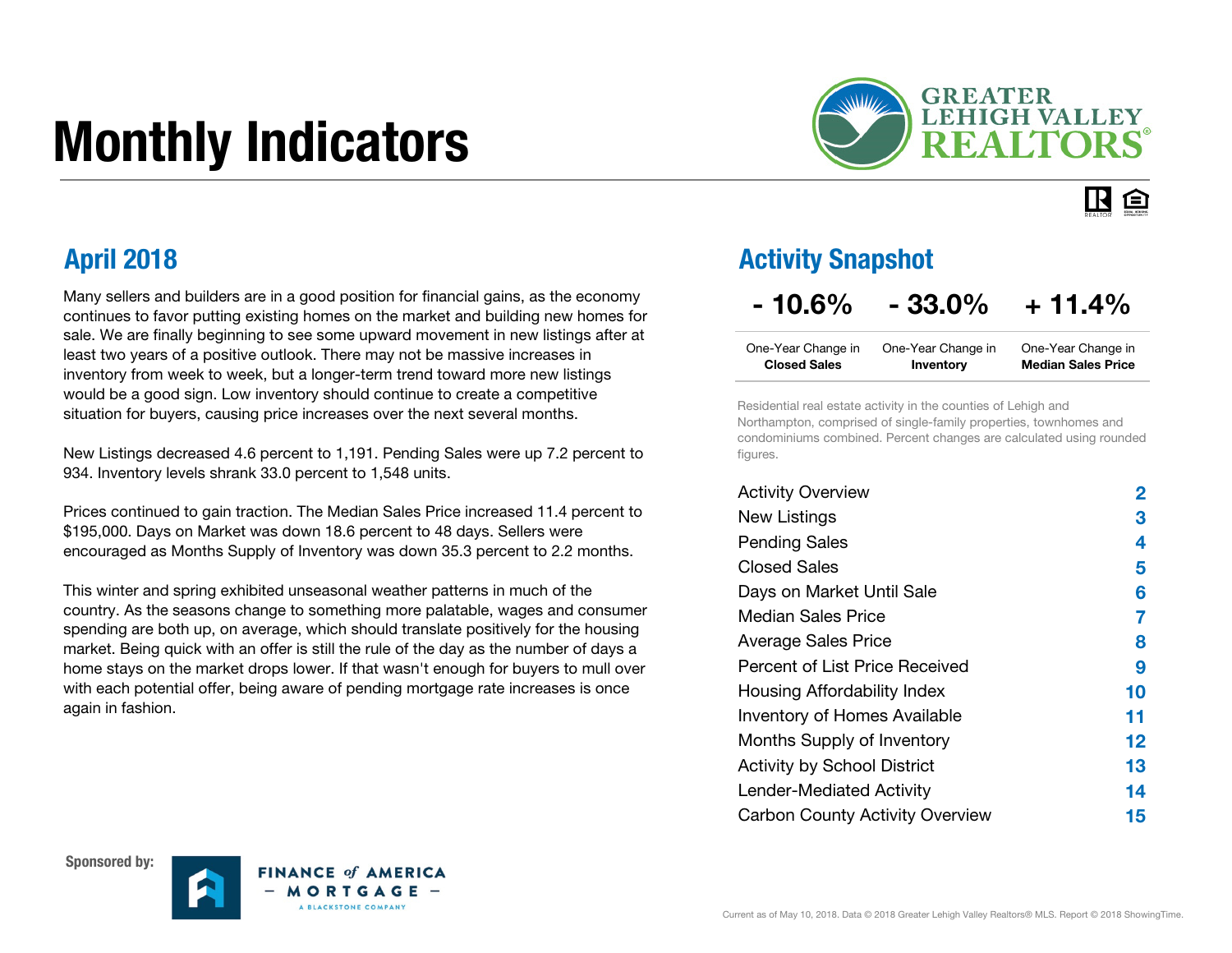### Activity Overview

Key metrics by report month and for year-to-date (YTD) starting from the first of the year.



| <b>Key Metrics</b>                 | <b>Historical Sparkbars</b>                  | 4-2017    | 4-2018    | Percent Change from<br><b>Previous Year</b> |           | <b>YTD 2017 YTD 2018</b> | <b>Percent Change from</b><br><b>Previous Year</b> |
|------------------------------------|----------------------------------------------|-----------|-----------|---------------------------------------------|-----------|--------------------------|----------------------------------------------------|
| <b>New Listings</b>                | 4-2018<br>4-2015<br>4-2016                   | 1,249     | 1,191     | $-4.6%$                                     | 3,909     | 3,560                    | $-8.9%$                                            |
| <b>Pending Sales</b>               | 4-2015<br>4-2016<br>4-2017<br>4-2018         | 871       | 934       | $+7.2%$                                     | 2,829     | 2,861                    | $+1.1%$                                            |
| <b>Closed Sales</b>                | 4-2015<br>4-2018<br>4-2016<br>4-2017         | 661       | 591       | $-10.6%$                                    | 2,189     | 2,118                    | $-3.2%$                                            |
| <b>Days on Market</b>              | $4 - 2015$<br>4-2016<br>4-2017<br>4-2018     | 59        | 48        | $-18.6%$                                    | 63        | 49                       | $-22.2%$                                           |
| <b>Median Sales Price</b>          | п<br>4-2015<br>4-2016<br>4-2017<br>4-2018    | \$175,000 | \$195,000 | $+11.4%$                                    | \$171,500 | \$191,091                | $+11.4%$                                           |
| <b>Average Sales Price</b>         | $4 - 2015$<br>$4 - 2016$<br>4-2017<br>4-2018 | \$204,045 | \$222,951 | $+9.3%$                                     | \$200,907 | \$224,654                | $+11.8%$                                           |
| <b>Pct. of List Price Received</b> | Ы<br>4-2015<br>4-2016<br>4-2017<br>4-2018    | 97.8%     | 98.2%     | $+0.4%$                                     | 97.4%     | 97.9%                    | $+0.5%$                                            |
| <b>Housing Affordability Index</b> | 4-2015<br>4-2016<br>4-2017<br>4-2018         | 187       | 159       | $-15.0%$                                    | 191       | 162                      | $-15.2%$                                           |
| Inventory                          | 4-2015<br>4-2018<br>4-2016<br>4-2017         | 2,310     | 1,548     | $-33.0%$                                    | $ -$      |                          |                                                    |
| <b>Months Supply</b>               | 4-2015<br>4-2017<br>4-2016<br>4-2018         | 3.4       | 2.2       | $-35.3%$                                    | --        |                          |                                                    |

Sponsored by:

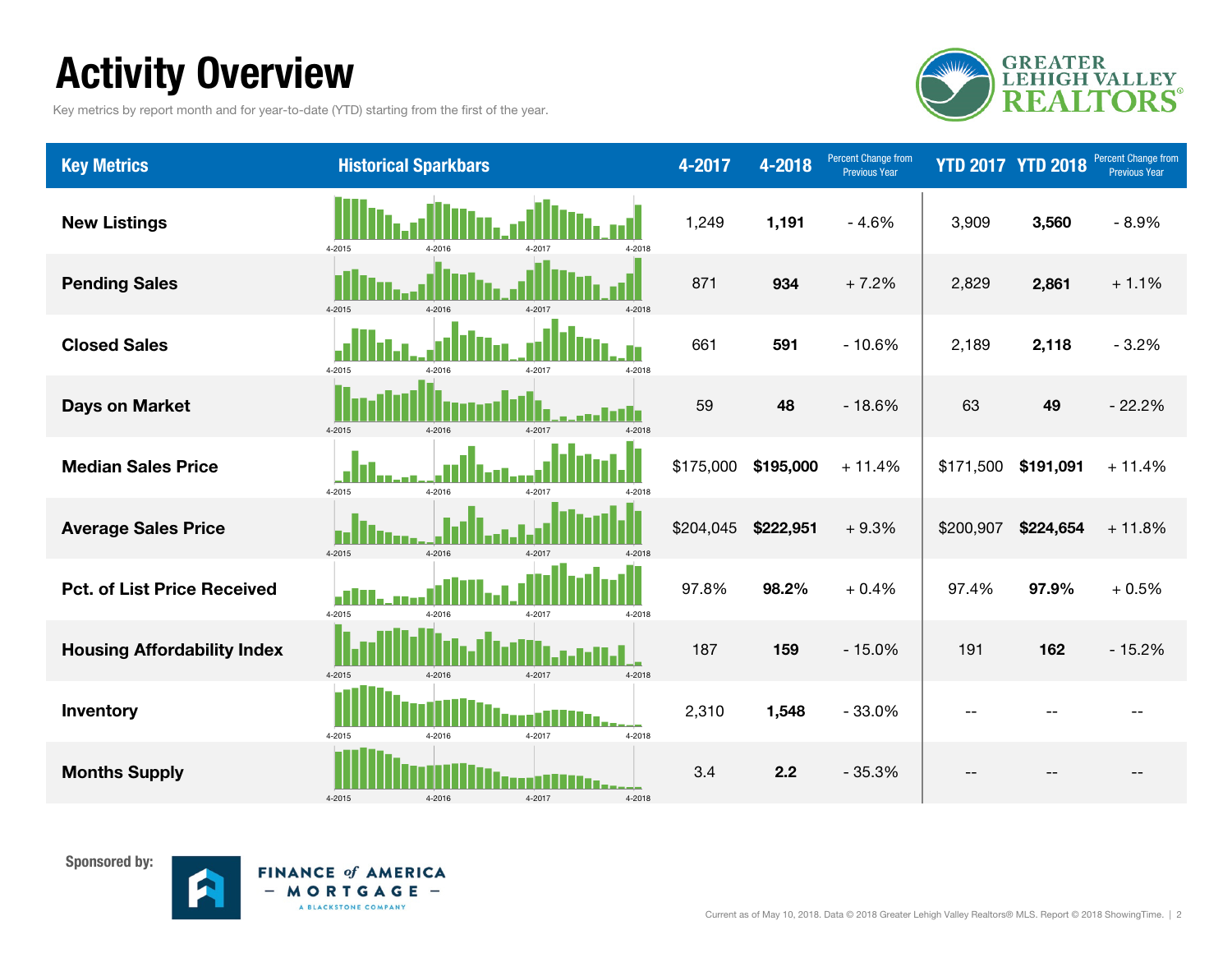### New Listings

A count of the properties that have been newly listed on the market in a given month.





| <b>New Listings</b> |       | <b>Prior Year</b> | <b>Percent Change</b> |
|---------------------|-------|-------------------|-----------------------|
| May 2017            | 1,316 | 1,211             | $+8.7%$               |
| June 2017           | 1,178 | 1,113             | $+5.8%$               |
| <b>July 2017</b>    | 1,079 | 1,104             | $-2.3%$               |
| August 2017         | 1,029 | 1,052             | $-2.2%$               |
| September 2017      | 994   | 912               | $+9.0\%$              |
| October 2017        | 887   | 909               | $-2.4\%$              |
| November 2017       | 718   | 678               | $+5.9%$               |
| December 2017       | 452   | 499               | $-9.4\%$              |
| January 2018        | 747   | 757               | $-1.3%$               |
| February 2018       | 729   | 820               | $-11.1%$              |
| March 2018          | 893   | 1,083             | $-17.5%$              |
| April 2018          | 1,191 | 1,249             | $-4.6\%$              |
| 12-Month Avg        | 934   | 949               | $-1.6%$               |

#### Historical New Listings by Month



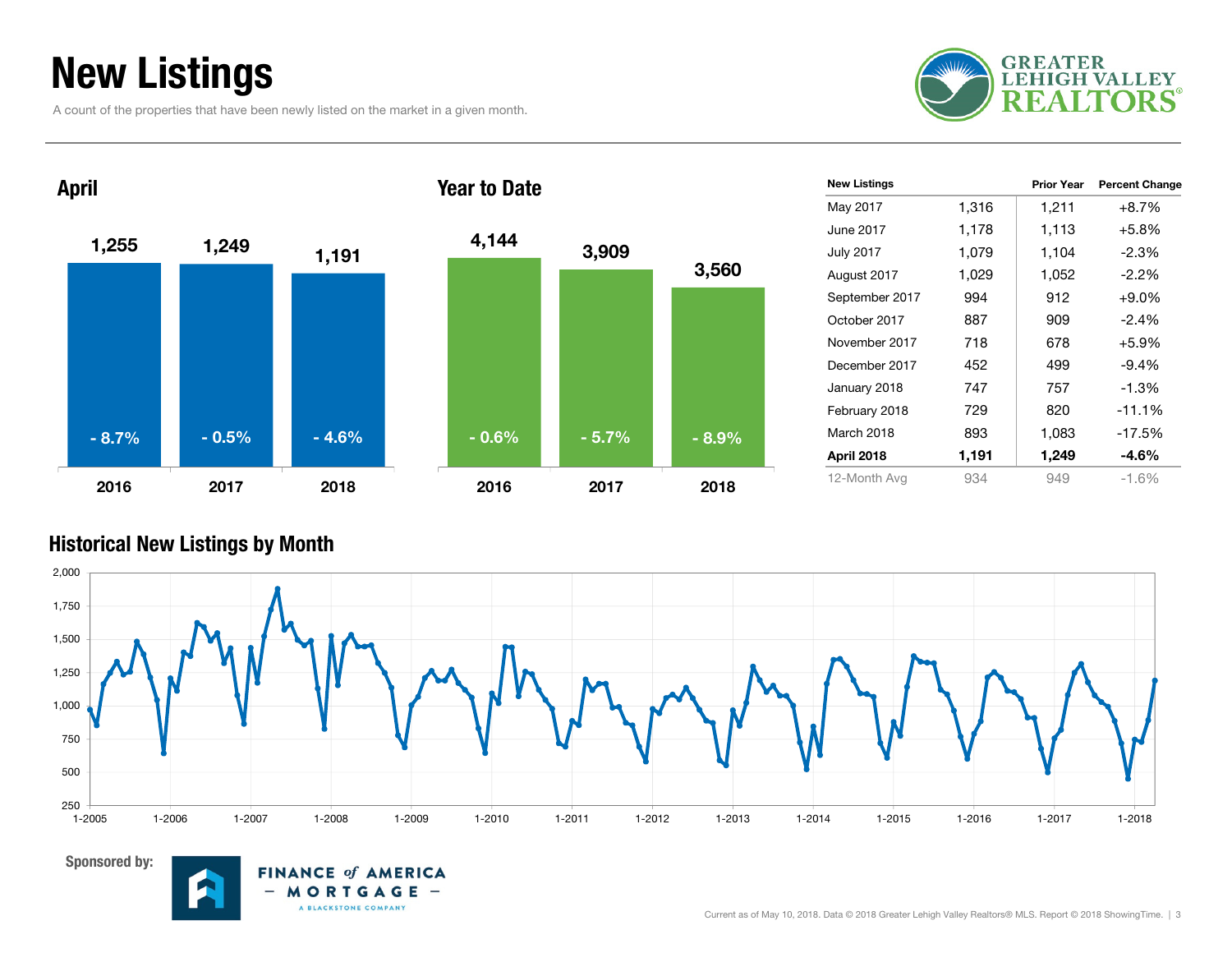### Pending Sales

A count of the properties on which offers have been accepted in a given month.





| <b>Pending Sales</b> |     | <b>Prior Year</b> | <b>Percent Change</b> |
|----------------------|-----|-------------------|-----------------------|
| May 2017             | 905 | 795               | $+13.8%$              |
| June 2017.           | 787 | 734               | $+7.2%$               |
| <b>July 2017</b>     | 778 | 723               | $+7.6%$               |
| August 2017          | 752 | 749               | $+0.4%$               |
| September 2017       | 696 | 654               | $+6.4%$               |
| October 2017         | 705 | 618               | $+14.1\%$             |
| November 2017        | 596 | 544               | $+9.6%$               |
| December 2017        | 425 | 427               | $-0.5%$               |
| January 2018         | 572 | 539               | $+6.1\%$              |
| February 2018        | 619 | 639               | $-3.1\%$              |
| March 2018           | 736 | 780               | -5.6%                 |
| April 2018           | 934 | 871               | $+7.2%$               |
| 12-Month Avg         | 709 | 673               | $+5.3%$               |

#### Historical Pending Sales by Month





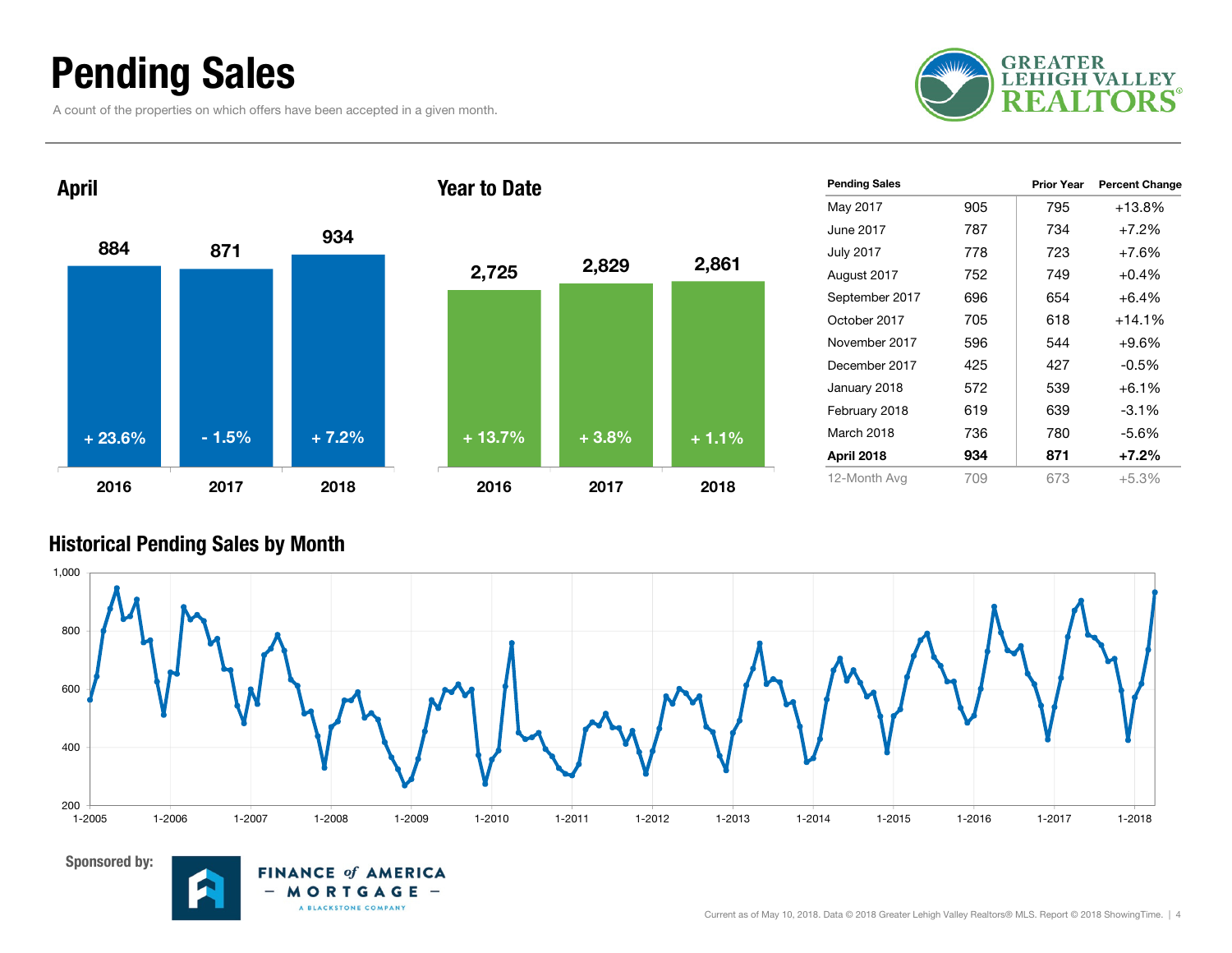### Closed Sales

A count of the actual sales that closed in a given month.





| <b>Closed Sales</b> |     | <b>Prior Year</b> | <b>Percent Change</b> |
|---------------------|-----|-------------------|-----------------------|
| May 2017            | 836 | 716               | $+16.8%$              |
| June 2017           | 961 | 926               | $+3.8\%$              |
| <b>July 2017</b>    | 787 | 747               | $+5.4%$               |
| August 2017         | 866 | 807               | $+7.3%$               |
| September 2017      | 721 | 722               | $-0.1%$               |
| October 2017        | 708 | 713               | $-0.7%$               |
| November 2017       | 691 | 614               | $+12.5%$              |
| December 2017       | 638 | 635               | $+0.5%$               |
| January 2018        | 469 | 431               | $+8.8%$               |
| February 2018       | 445 | 451               | $-1.3%$               |
| March 2018          | 613 | 646               | $-5.1%$               |
| April 2018          | 591 | 661               | $-10.6\%$             |
| 12-Month Avg        | 694 | 672               | $+3.3%$               |

#### Historical Closed Sales by Month





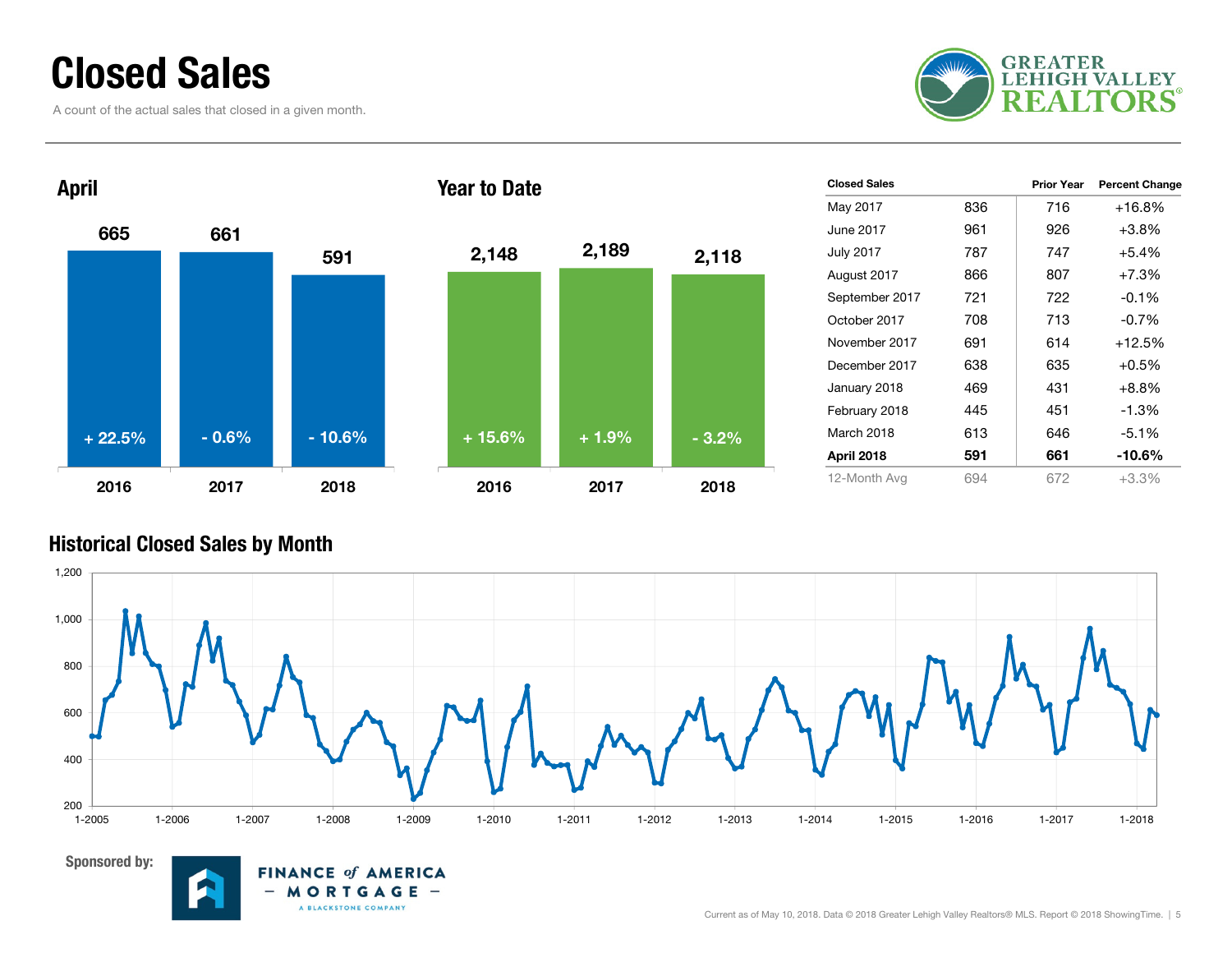### Days on Market Until Sale

Average number of days between when a property is listed and when an offer is accepted in a given month.

**FINANCE of AMERICA** MORTGAGE -A BLACKSTONE COMPANY





| Days on Market   |    | <b>Prior Year</b> | <b>Percent Change</b> |
|------------------|----|-------------------|-----------------------|
| May 2017         | 49 | 58                | $-15.5%$              |
| June 2017        | 38 | 56                | $-32.1%$              |
| <b>July 2017</b> | 42 | 55                | $-23.6%$              |
| August 2017      | 38 | 56                | $-32.1%$              |
| September 2017   | 42 | 54                | $-22.2%$              |
| October 2017     | 44 | 55                | $-20.0\%$             |
| November 2017    | 43 | 57                | $-24.6%$              |
| December 2017    | 51 | 69                | $-26.1%$              |
| January 2018     | 47 | 60                | $-21.7%$              |
| February 2018    | 49 | 63                | $-22.2%$              |
| March 2018       | 53 | 68                | $-22.1%$              |
| April 2018       | 48 | 59                | $-18.6\%$             |
| 12-Month Avg*    | 45 | 59                | $-23.7%$              |

\* Average Days on Market of all properties from May 2017 through April 2018. This is not the average of the individual figures above.



#### Historical Days on Market Until Sale by Month

Sponsored by:

Current as of May 10, 2018. Data © 2018 Greater Lehigh Valley Realtors® MLS. Report © 2018 ShowingTime. | 6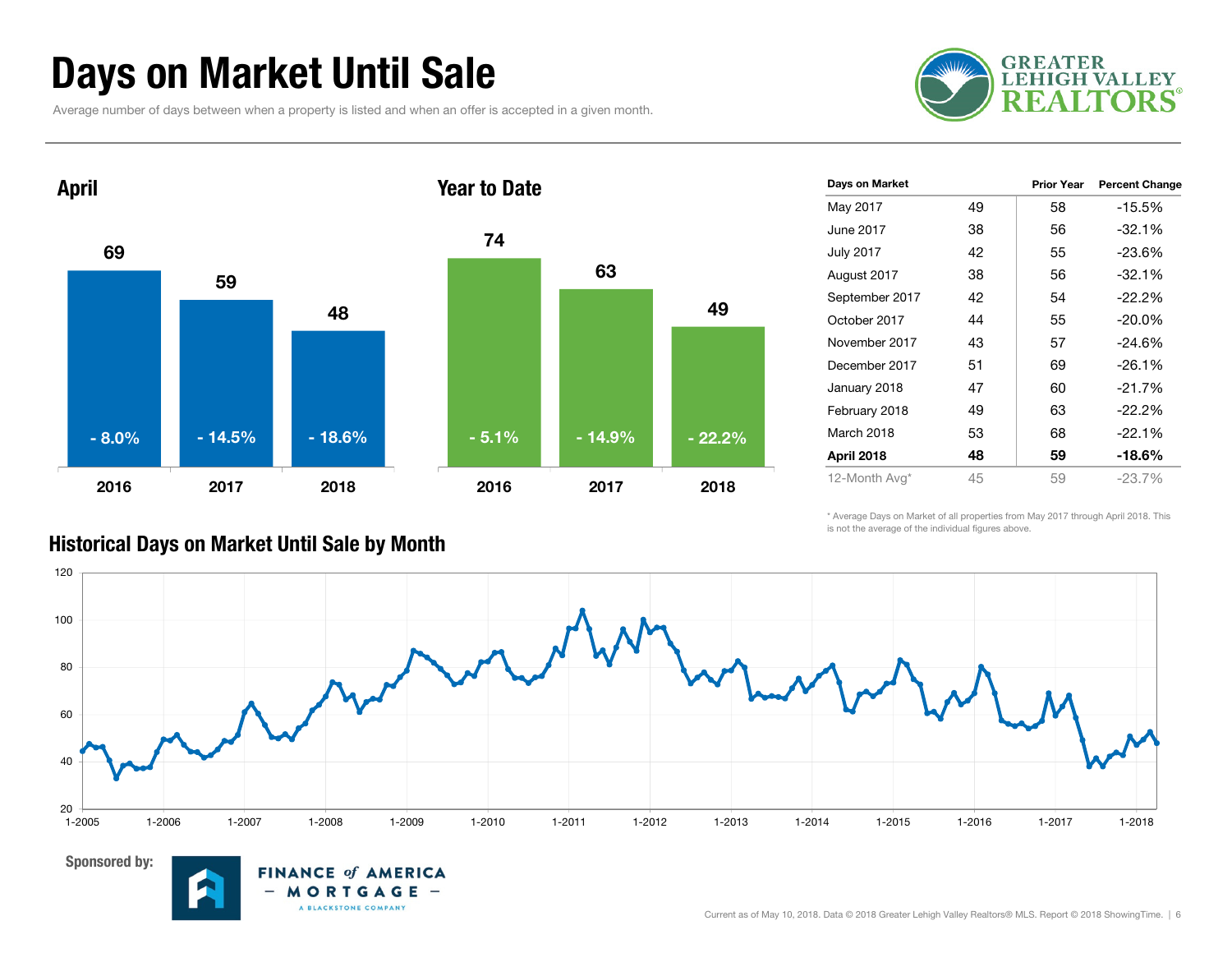### Median Sales Price

Point at which half of the sales sold for more and half sold for less, not accounting for seller concessions, in a given month.



April

Sponsored by:

#### Year to Date



**FINANCE of AMERICA** MORTGAGE -

A BLACKSTONE COMPANY

 $-$ 

| <b>Median Sales Price</b> |           | <b>Prior Year</b> | <b>Percent Change</b> |
|---------------------------|-----------|-------------------|-----------------------|
| May 2017                  | \$183,105 | \$179,900         | $+1.8%$               |
| June 2017                 | \$199,900 | \$179,900         | $+11.1%$              |
| <b>July 2017</b>          | \$189,900 | \$188,900         | $+0.5%$               |
| August 2017               | \$200,000 | \$197,500         | $+1.3%$               |
| September 2017            | \$188,500 | \$180,100         | $+4.7%$               |
| October 2017              | \$189,950 | \$173,000         | $+9.8\%$              |
| November 2017             | \$185,000 | \$175,000         | $+5.7%$               |
| December 2017             | \$183,750 | \$177,000         | $+3.8%$               |
| January 2018              | \$190,000 | \$169,000         | $+12.4%$              |
| February 2018             | \$175,000 | \$170,000         | $+2.9%$               |
| March 2018                | \$202,250 | \$170,000         | $+19.0%$              |
| April 2018                | \$195,000 | \$175,000         | +11.4%                |
| 12-Month Med*             | \$190,000 | \$179,000         | $+6.1\%$              |

\* Median Sales Price of all properties from May 2017 through April 2018. This is not the average of the individual figures above.



#### Historical Median Sales Price by Month

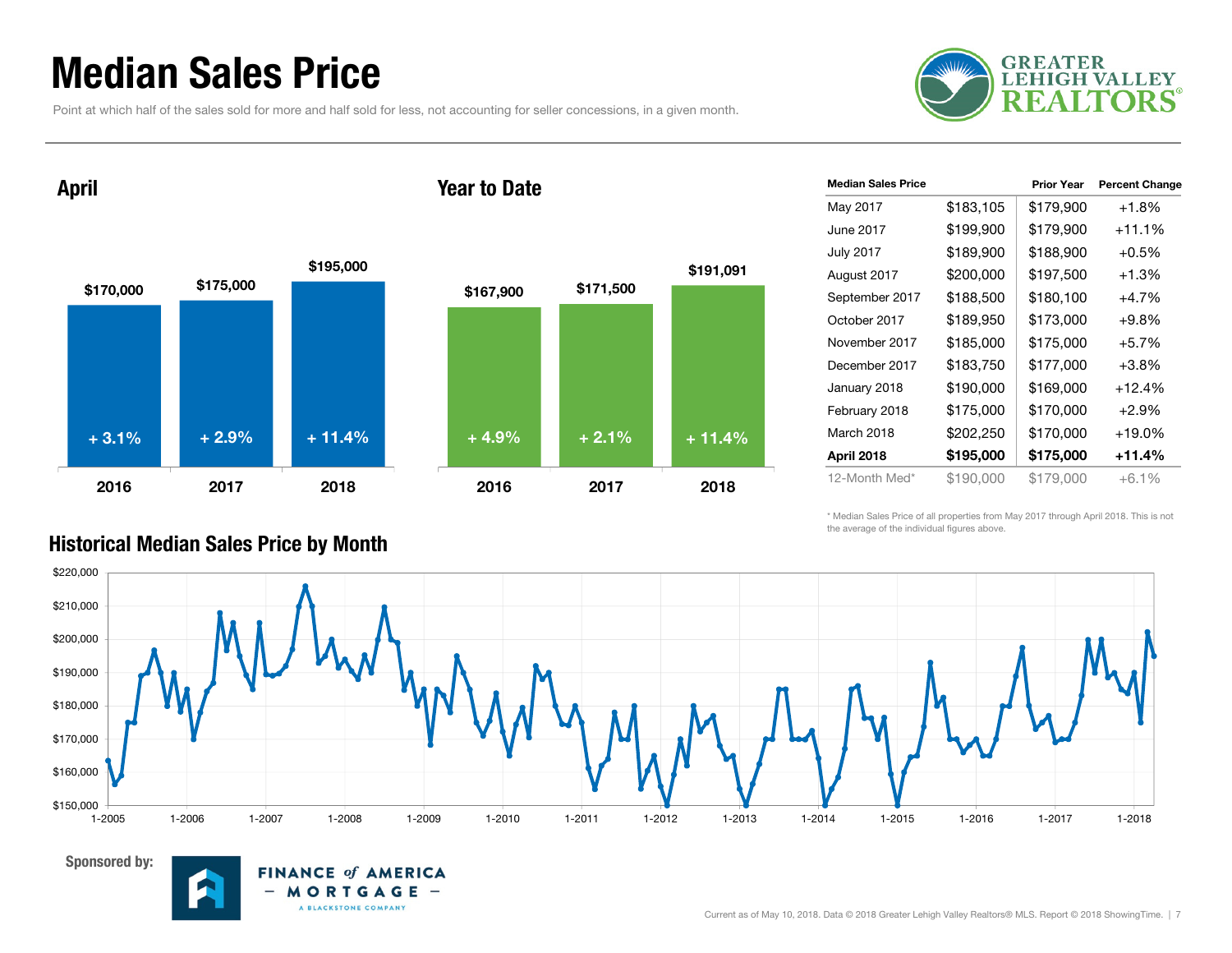### Average Sales Price

Average sales price for all closed sales, not accounting for seller concessions, in a given month.



April

Sponsored by:





**FINANCE of AMERICA** MORTGAGE -

A BLACKSTONE COMPANY

| Avg. Sales Price |           | <b>Prior Year</b> | <b>Percent Change</b> |
|------------------|-----------|-------------------|-----------------------|
| May 2017         | \$209,714 | \$215,508         | $-2.7%$               |
| June 2017        | \$232,579 | \$205,965         | $+12.9%$              |
| <b>July 2017</b> | \$222,651 | \$211,578         | $+5.2%$               |
| August 2017      | \$224,720 | \$228,350         | $-1.6%$               |
| September 2017   | \$219,613 | \$215,394         | $+2.0%$               |
| October 2017     | \$215,708 | \$196,152         | $+10.0\%$             |
| November 2017    | \$217,764 | \$197,581         | $+10.2%$              |
| December 2017    | \$220,122 | \$202,879         | $+8.5\%$              |
| January 2018     | \$228,597 | \$194,421         | $+17.6%$              |
| February 2018    | \$212,711 | \$208,197         | $+2.2%$               |
| March 2018       | \$231,803 | \$196,949         | $+17.7%$              |
| April 2018       | \$222,951 | \$204,045         | $+9.3\%$              |
| 12-Month Avg*    | \$221,767 | \$207,293         | $+7.0%$               |

\* Avg. Sales Price of all properties from May 2017 through April 2018. This is not the average of the individual figures above.



#### Historical Average Sales Price by Month

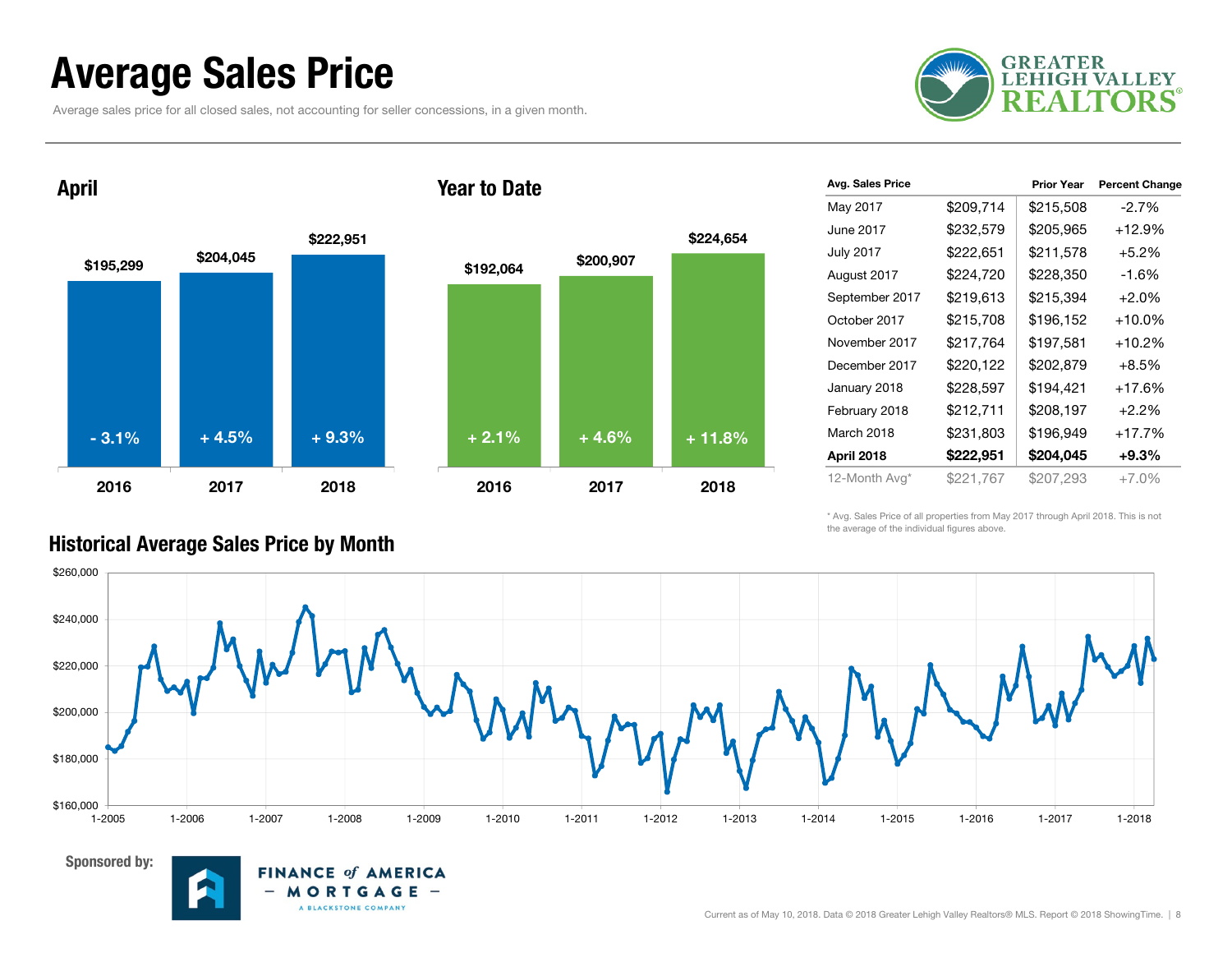### Percent of List Price Received

Percentage found when dividing a property's sales price by its most recent list price, then taking the average for all properties sold in a given month, not accounting for seller concessions.





| <b>Pct. of List Price Received</b> |       | <b>Prior Year</b> | <b>Percent Change</b> |
|------------------------------------|-------|-------------------|-----------------------|
| May 2017                           | 97.7% | 97.5%             | $+0.2%$               |
| June 2017                          | 98.2% | 97.6%             | $+0.6\%$              |
| <b>July 2017</b>                   | 98.3% | 97.4%             | $+0.9%$               |
| August 2017                        | 97.7% | 97.5%             | $+0.2%$               |
| September 2017                     | 97.6% | 97.5%             | $+0.1\%$              |
| October 2017                       | 97.8% | 96.8%             | $+1.0%$               |
| November 2017                      | 98.1% | 96.7%             | $+1.4%$               |
| December 2017                      | 97.5% | 97.2%             | $+0.3%$               |
| January 2018                       | 97.4% | 96.4%             | $+1.0%$               |
| February 2018                      | 97.8% | 97.3%             | $+0.5%$               |
| March 2018                         | 98.2% | 97.8%             | $+0.4%$               |
| April 2018                         | 98.2% | 97.8%             | $+0.4%$               |
| 12-Month Avg*                      | 97.9% | 97.3%             | +0.6%                 |

\* Average Pct. of List Price Received for all properties from May 2017 through April 2018. This is not the average of the individual figures above.





#### Historical Percent of List Price Received by Month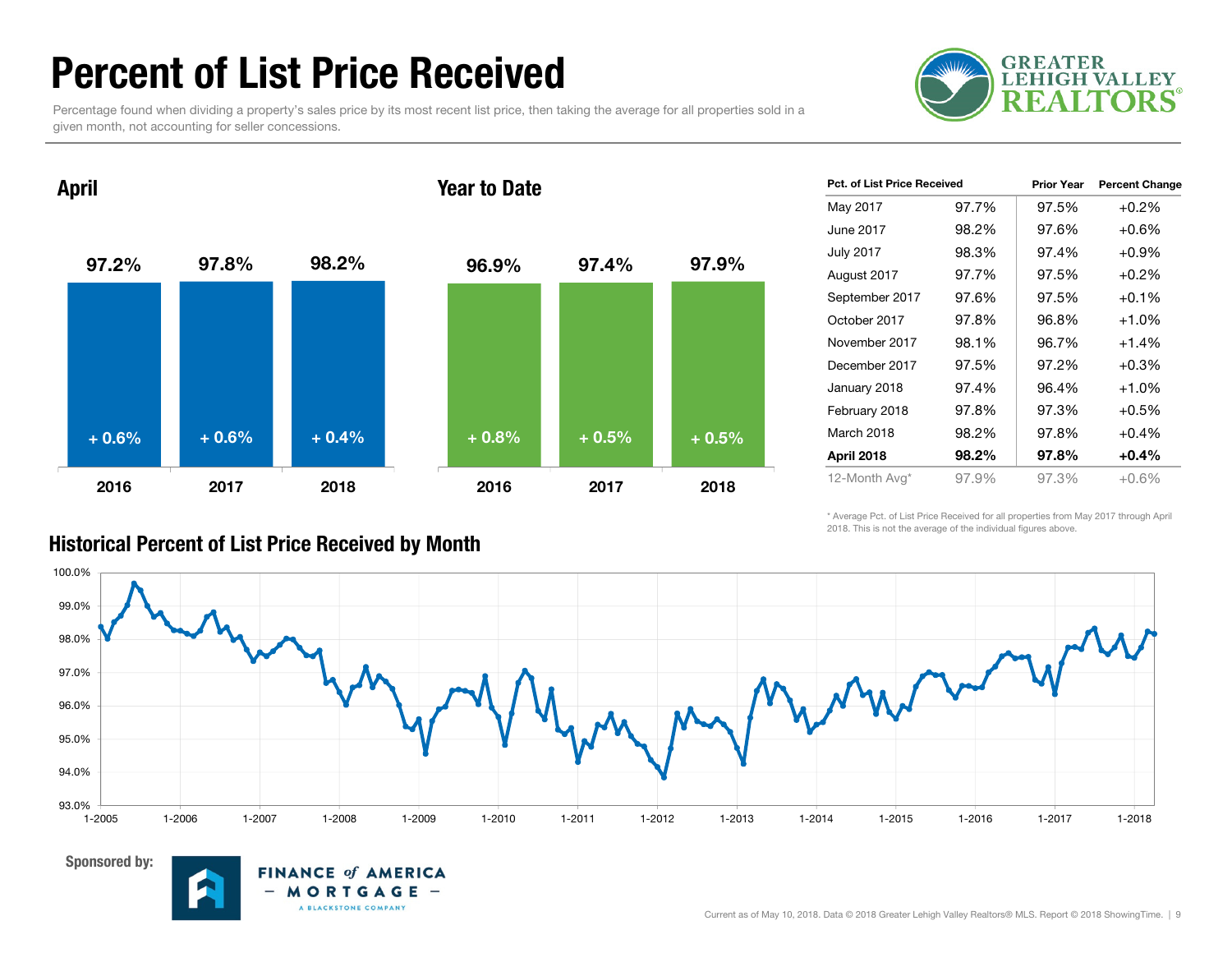## Housing Affordability Index

This index measures housing affordability for the region. For example, an index of 120 means the median household income is 120% of what is necessary to qualify for the median-priced home under prevailing interest rates. A higher number means greater affordability.





| <b>Affordability Index</b> |     | <b>Prior Year</b> | <b>Percent Change</b> |
|----------------------------|-----|-------------------|-----------------------|
| May 2017                   | 180 | 187               | -3.7%                 |
| June 2017                  | 165 | 190               | $-13.2%$              |
| <b>July 2017</b>           | 174 | 180               | $-3.3%$               |
| August 2017                | 167 | 173               | -3.5%                 |
| September 2017             | 177 | 189               | $-6.3%$               |
| October 2017               | 172 | 199               | $-13.6%$              |
| November 2017              | 179 | 187               | $-4.3%$               |
| December 2017              | 178 | 179               | $-0.6%$               |
| January 2018               | 167 | 185               | -9.7%                 |
| February 2018              | 181 | 189               | $-4.2\%$              |
| March 2018                 | 156 | 188               | $-17.0%$              |
| April 2018                 | 159 | 187               | $-15.0\%$             |
| 12-Month Avg               | 171 | 171               | $0.0\%$               |

#### Historical Housing Affordability Index by Mont h



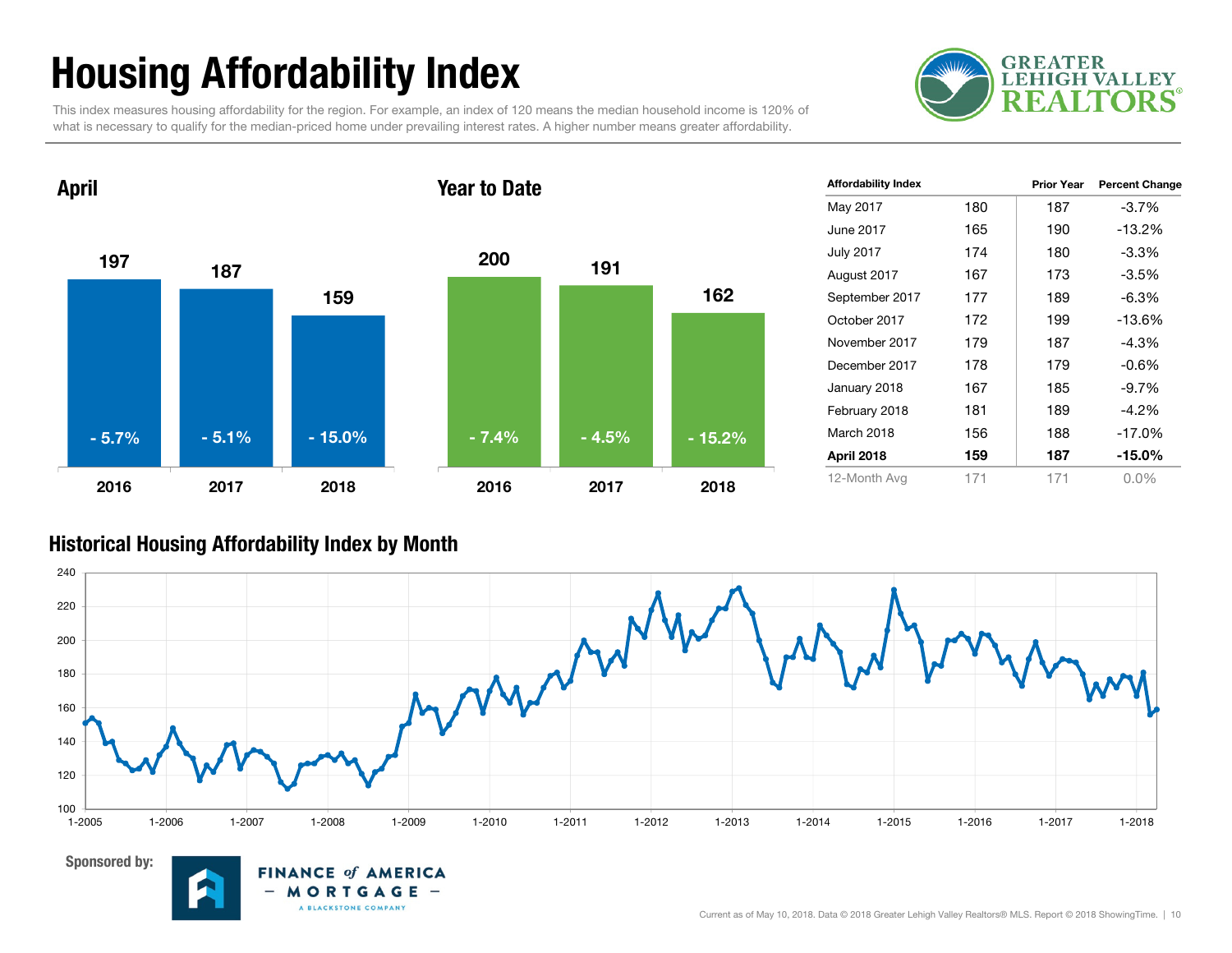### Inventory of Homes Available

The number of properties available for sale in active status at the end of a given month.





| Inventory        |       | <b>Prior Year</b> | <b>Percent Change</b> |
|------------------|-------|-------------------|-----------------------|
| May 2017         | 2,441 | 3,149             | $-22.5%$              |
| June 2017        | 2,512 | 3,200             | $-21.5%$              |
| <b>July 2017</b> | 2,503 | 3,245             | $-22.9%$              |
| August 2017      | 2,439 | 3,141             | $-22.3%$              |
| September 2017   | 2,394 | 2,972             | $-19.4%$              |
| October 2017     | 2,227 | 2,865             | $-22.3%$              |
| November 2017    | 2,072 | 2,630             | $-21.2%$              |
| December 2017    | 1,726 | 2,250             | $-23.3%$              |
| January 2018     | 1,652 | 2,156             | -23.4%                |
| February 2018    | 1,574 | 2,144             | $-26.6\%$             |
| March 2018       | 1,523 | 2,183             | $-30.2\%$             |
| April 2018       | 1,548 | 2,310             | $-33.0\%$             |
| 12-Month Avg*    | 2,051 | 2,687             | -23.7%                |

\* Inventory for all properties from May 2017 through April 2018. This is not the average of the individual figures above.





#### Historical Inventory of Homes Available by Month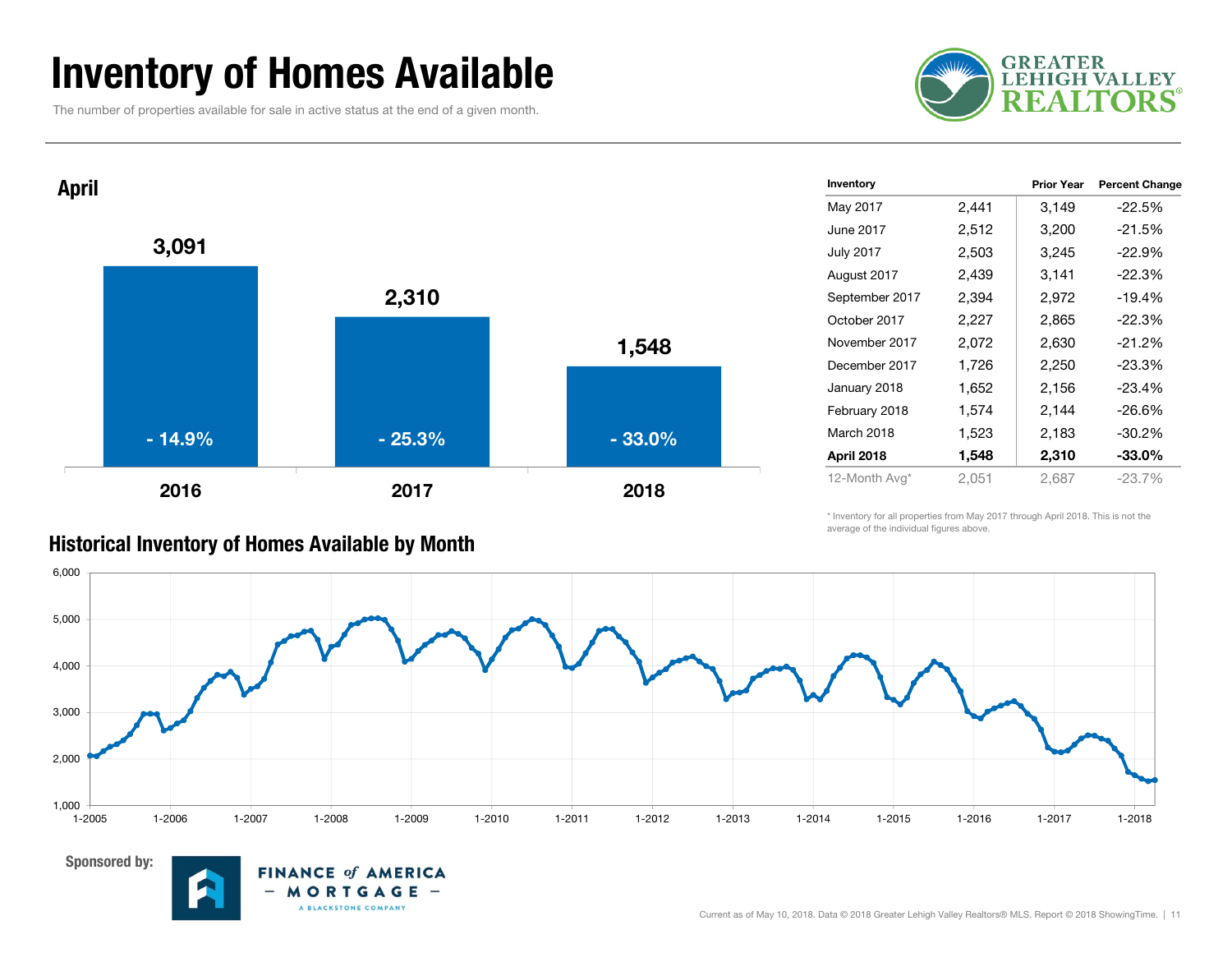### Months Supply of Inventory

The inventory of homes for sale at the end of a given month, divided by the average monthly pending sales from the last 12 months.





| <b>Months Supply</b> |         | <b>Prior Year</b> | <b>Percent Change</b> |
|----------------------|---------|-------------------|-----------------------|
| May 2017             | 3.6     | 4.7               | $-23.4%$              |
| June 2017            | 3.7     | 4.8               | $-22.9%$              |
| July 2017            | 3.6     | 4.9               | $-26.5%$              |
| August 2017          | 3.5     | 4.7               | $-25.5%$              |
| September 2017       | 3.4     | 4.4               | $-22.7%$              |
| October 2017         | 3.2     | 4.3               | $-25.6%$              |
| November 2017        | 2.9     | 3.9               | $-25.6%$              |
| December 2017        | 2.4     | 3.4               | $-29.4%$              |
| January 2018         | 2.3     | 3.2               | $-28.1%$              |
| February 2018        | $2.2\,$ | 3.2               | $-31.3%$              |
| March 2018           | 2.2     | 3.2               | $-31.3%$              |
| April 2018           | $2.2\,$ | 3.4               | $-35.3%$              |
| 12-Month Avg*        | 2.9     | 4.0               | -27.5%                |
|                      |         |                   |                       |

#### \* Months Supply for all properties from May 2017 through April 2018. This is not the average of the individual figures above.





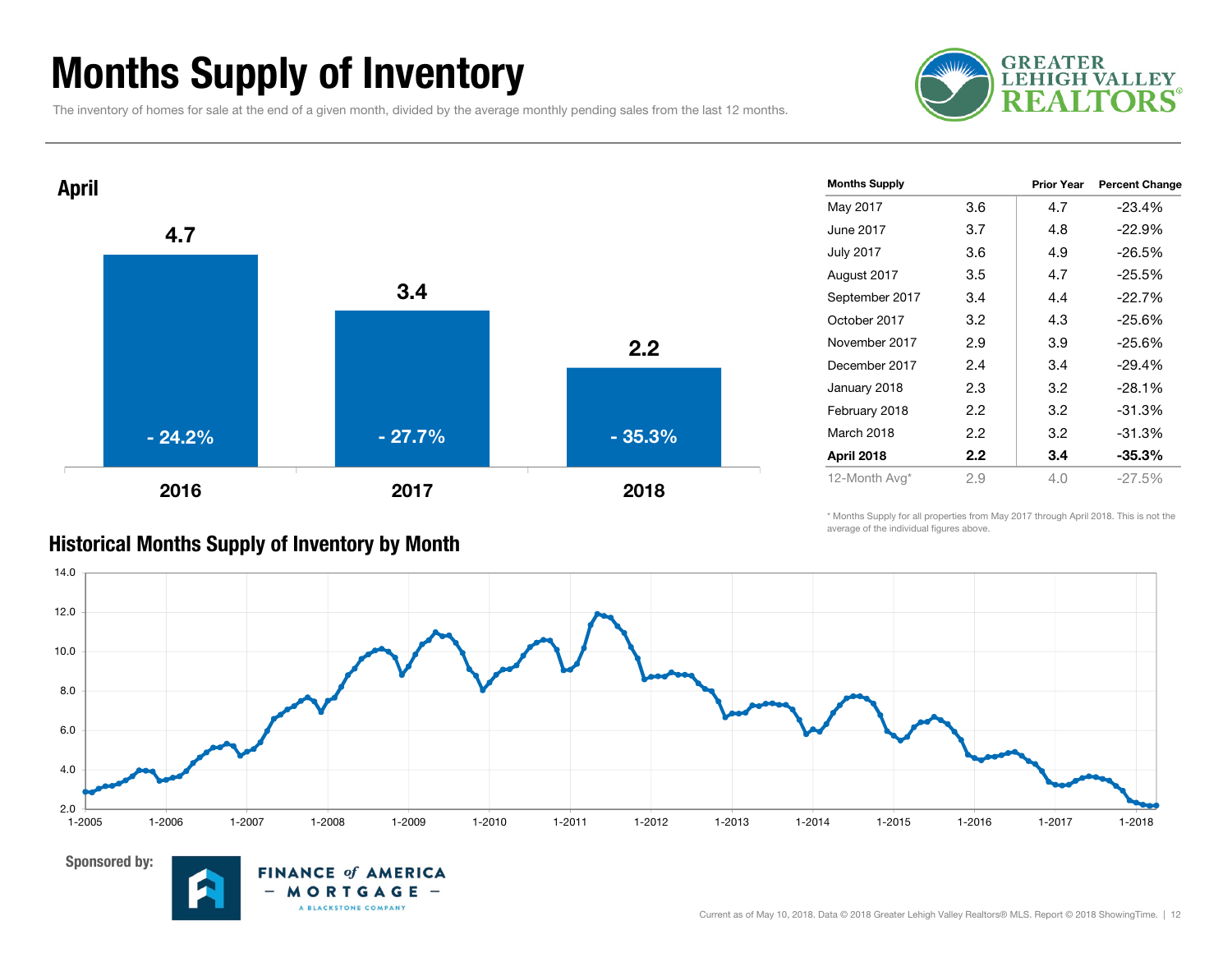### Activity by School District



New Listings, Closed Sales, and Average Sales Price are based on year-to-date (YTD) figures. Homes for Sale is based on monthly figures.

|                                                                 | <b>New Listings</b> |                 |           | <b>Pending Sales</b> |                 | <b>Closed Sales</b> |                 |                 | <b>Avg. Sales Price</b> |                 |                 | <b>Inventory</b> |        |        |           |
|-----------------------------------------------------------------|---------------------|-----------------|-----------|----------------------|-----------------|---------------------|-----------------|-----------------|-------------------------|-----------------|-----------------|------------------|--------|--------|-----------|
|                                                                 | <b>YTD 2017</b>     | <b>YTD 2018</b> | $+/-$     | <b>YTD 2017</b>      | <b>YTD 2018</b> | $+/-$               | <b>YTD 2017</b> | <b>YTD 2018</b> | $+/-$                   | <b>YTD 2017</b> | <b>YTD 2018</b> | $+/-$            | 4-2017 | 4-2018 | $+/-$     |
| <b>Lehigh and Northampton</b><br><b>County School Districts</b> | 3,909               | 3,560           | $-8.9%$   | 2,829                | 2,861           | $+1.1%$             | 2,189           | 2,118           | $-3.2%$                 | \$200,907       | \$224,654       | $+11.8%$         | 2,310  | 1,548  | $-33.0%$  |
| Allentown                                                       | 499                 | 464             | $-7.0%$   | 402                  | 400             | $-0.5%$             | 324             | 316             | $-2.5%$                 | \$107,631       | \$121,336       | $+12.7%$         | 286    | 178    | $-37.8%$  |
| Catasaugua                                                      | 57                  | 46              | $-19.3%$  | 41                   | 45              | $+9.8%$             | 31              | 43              | $+38.7%$                | \$154,022       | \$169,182       | $+9.8%$          | 29     | 10     | $-65.5%$  |
| East Penn                                                       | 375                 | 315             | $-16.0%$  | 278                  | 238             | $-14.4%$            | 210             | 168             | $-20.0%$                | \$230,969       | \$255,316       | $+10.5%$         | 169    | 125    | $-26.0%$  |
| Northern Lehigh                                                 | 81                  | 78              | $-3.7%$   | 60                   | 57              | $-5.0%$             | 54              | 47              | $-13.0%$                | \$145,027       | \$156,636       | $+8.0%$          | 66     | 57     | $-13.6%$  |
| Northwestern Lehigh                                             | 63                  | 50              | $-20.6%$  | 38                   | 42              | $+10.5%$            | 29              | 34              | $+17.2%$                | \$245,951       | \$238,221       | $-3.1%$          | 68     | 45     | $-33.8%$  |
| Parkland                                                        | 379                 | 333             | $-12.1%$  | 272                  | 258             | $-5.1%$             | 192             | 214             | $+11.5%$                | \$257,544       | \$260,333       | $+1.1%$          | 209    | 154    | $-26.3%$  |
| Salisbury                                                       | 63                  | 67              | $+6.3%$   | 67                   | 68              | $+1.5%$             | 50              | 43              | $-14.0%$                | \$228,779       | \$290,547       | $+27.0%$         | 25     | 22     | $-12.0%$  |
| Southern Lehigh                                                 | 173                 | 163             | $-5.8%$   | 123                  | 131             | $+6.5%$             | 100             | 96              | $-4.0%$                 | \$401,370       | \$459,254       | $+14.4%$         | 118    | 75     | $-36.4%$  |
| Whitehall                                                       | 181                 | 144             | $-20.4%$  | 119                  | 130             | $+9.2%$             | 104             | 92              | $-11.5%$                | \$161,998       | \$182,468       | $+12.6%$         | 96     | 50     | $-47.9%$  |
| <b>Bangor Area</b>                                              | 144                 | 129             | $-10.4%$  | 90                   | 83              | $-7.8%$             | 72              | 61              | $-15.3%$                | \$192,513       | \$194,908       | $+1.2%$          | 126    | 93     | $-26.2%$  |
| Bethlehem                                                       | 667                 | 674             | $+1.0%$   | 515                  | 565             | $+9.7%$             | 389             | 412             | $+5.9%$                 | \$181,463       | \$218,358       | $+20.3%$         | 350    | 237    | $-32.3%$  |
| Easton                                                          | 459                 | 429             | $-6.5%$   | 309                  | 335             | $+8.4%$             | 256             | 225             | $-12.1%$                | \$200,035       | \$220,510       | $+10.2%$         | 287    | 183    | $-36.2%$  |
| Nazareth                                                        | 230                 | 181             | $-21.3%$  | 150                  | 125             | $-16.7%$            | 100             | 88              | $-12.0%$                | \$275,204       | \$308,424       | $+12.1%$         | 114    | 83     | $-27.2%$  |
| Northampton                                                     | 233                 | 214             | $-8.2%$   | 169                  | 169             | 0.0%                | 126             | 116             | $-7.9%$                 | \$185,075       | \$222,409       | $+20.2%$         | 151    | 95     | $-37.1%$  |
| Pen Argyl                                                       | 79                  | 68              | $-13.9%$  | 47                   | 38              | $-19.1%$            | 38              | 35              | $-7.9%$                 | \$158,577       | \$172,926       | $+9.0%$          | 60     | 44     | $-26.7%$  |
| Saucon Valley                                                   | 126                 | 112             | $-11.1%$  | 83                   | 84              | $+1.2%$             | 60              | 62              | $+3.3%$                 | \$281,720       | \$318,091       | $+12.9%$         | 86     | 53     | $-38.4%$  |
| Wilson                                                          | 100                 | 93              | $-7.0%$   | 66                   | 93              | $+40.9%$            | 54              | 66              | $+22.2%$                | \$168,247       | \$177,940       | $+5.8%$          | 70     | 44     | $-37.1%$  |
| Carbon County*                                                  | 275                 | 353             | $+28.4%$  | 182                  | 234             | $+28.6%$            | 155             | 188             | $+21.3%$                | \$117,139       | \$133,780       | $+14.2%$         | 314    | 308    | $-1.9%$   |
| Jim Thorpe                                                      | 103                 | 182             | $+76.7%$  | 61                   | 91              | $+49.2%$            | 44              | 59              | $+34.1%$                | \$125,065       | \$149,895       | $+19.9%$         | 114    | 166    | $+45.6%$  |
| Lehighton                                                       | 72                  | 70              | $-2.8%$   | 50                   | 60              | $+20.0%$            | 46              | 50              | $+8.7%$                 | \$122,216       | \$152,566       | $+24.8%$         | 76     | 53     | $-30.3%$  |
| Palmerton                                                       | 60                  | 54              | $-10.0%$  | 45                   | 47              | $+4.4%$             | 40              | 48              | $+20.0%$                | \$143,289       | \$137,371       | $-4.1%$          | 60     | 47     | $-21.7%$  |
| Panther Valley                                                  | 36                  | 39              | $+8.3%$   | 19                   | 32              | $+68.4%$            | 18              | 26              | $+44.4%$                | \$47,287        | \$67,894        | $+43.6%$         | 54     | 32     | $-40.7%$  |
| Weatherly                                                       | 2                   | 6               | $+200.0%$ | 5                    | 2               | $-60.0\%$           | $\overline{4}$  | $\mathbf{1}$    | $-75.0%$                | \$64,550        | \$60,000        | $-7.0%$          | 3      | 9      | $+200.0%$ |

\* Carbon County data includes listings in the Hazelton Area School District, which is not a school district in GLVR's footprint.



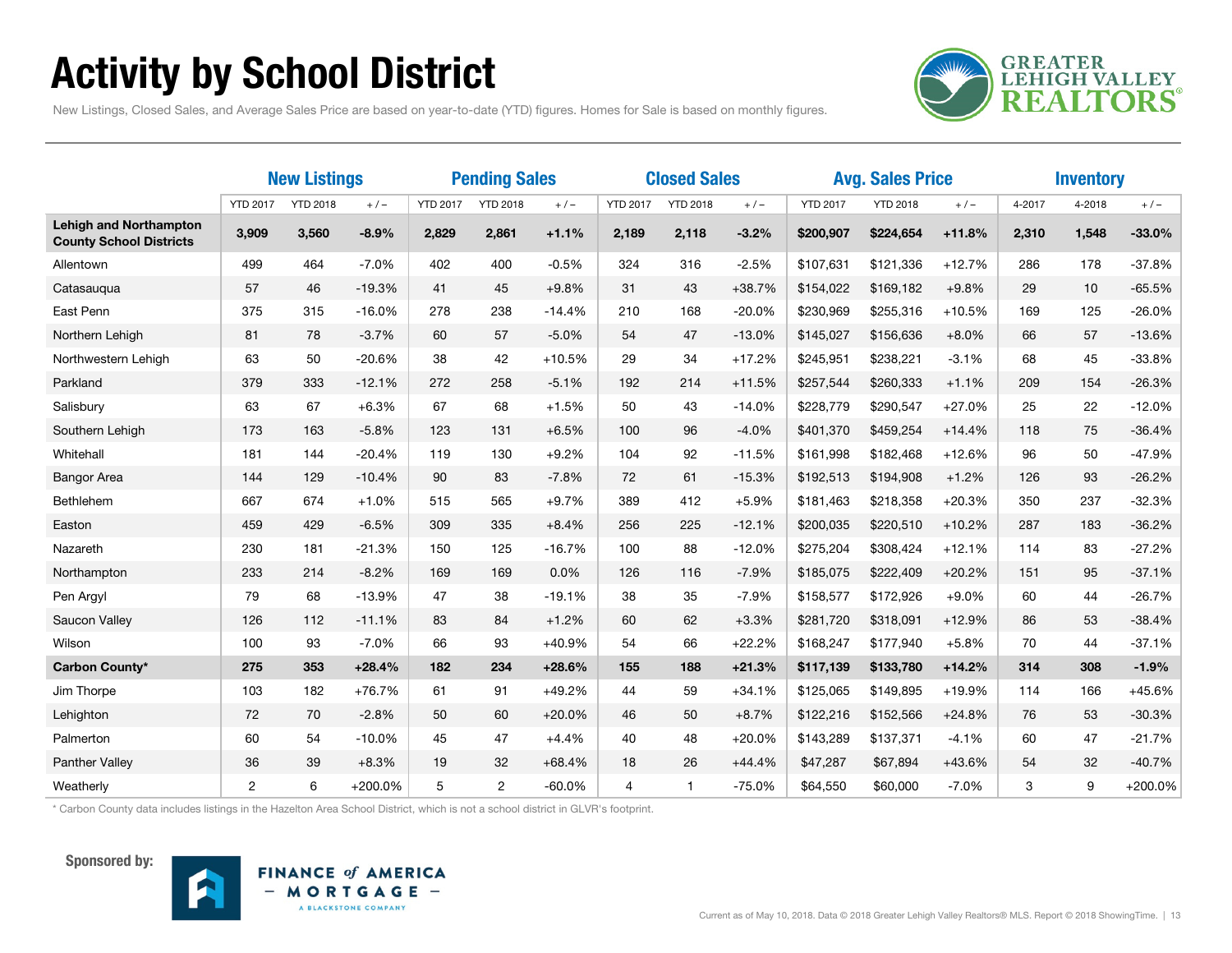### Lender-Mediated Activity



Metrics are based on year-to-date (YTD) figures. Lender-mediated properties are those marked as "Foreclosed," "REO," "Bank Owned," "Pre-Foreclosure" or "Short Sale." Residential activity only. The YTD data point represents all traditional and lender-mediated activity. Share is the market share of lender-mediated activity for each area.

|                                                                 |         | <b>Inventory</b> |       | <b>Closed Sales</b>      |                       |       | <b>Median Sales Price (YTD)</b> |          |                 |           | <b>Avg. Sales Price (YTD)</b> |          |                 |           |
|-----------------------------------------------------------------|---------|------------------|-------|--------------------------|-----------------------|-------|---------------------------------|----------|-----------------|-----------|-------------------------------|----------|-----------------|-----------|
|                                                                 | 04-2018 | Lender-Mediated  | Share | YTD 2018 Lender-Mediated |                       | Share | Traditional                     | $+/-$    | Lender-Mediated | $+/-$     | Traditional                   | $+/-$    | Lender-Mediated | $+/-$     |
| <b>Lehigh and Northampton</b><br><b>County School Districts</b> | 1,548   | 36               | 2.3%  | 2,118                    | 115                   | 5.4%  | \$197,000                       | $+10.7%$ | \$100,921       | $-6.5%$   | \$197,000                     | $-4.8%$  | \$139,489       | $+11.0%$  |
| Allentown                                                       | 178     | $\overline{7}$   | 3.9%  | 316                      | 22                    | 7.0%  | \$119,000                       | $+6.3%$  | \$83,875        | $+29.0%$  | \$124,194                     | $+11.2%$ | \$84,177        | $+13.3%$  |
| Catasauqua                                                      | 10      | $\mathbf 0$      | 0.0%  | 43                       | $\overline{4}$        | 9.3%  | \$164,900                       | $+7.1%$  | \$85,280        | $+33.0%$  | \$176,935                     | $+7.6%$  | \$93,589        | $+11.2%$  |
| East Penn                                                       | 125     | $\mathbf{1}$     | 0.8%  | 168                      | 5                     | 3.0%  | \$230,000                       | $+7.6%$  | \$170,000       | $-5.6%$   | \$258,748                     | $+11.5%$ | \$143,424       | $-27.5%$  |
| Northern Lehigh                                                 | 57      | $\overline{2}$   | 3.5%  | 47                       | 4                     | 8.5%  | \$154,000                       | $+2.7%$  | \$101,900       | $+34.2%$  | \$159,723                     | $+2.7%$  | \$123,450       | $+63.0%$  |
| Northwestern Lehigh                                             | 45      | 0                | 0.0%  | 34                       | $\mathbf{1}$          | 2.9%  | \$215,000                       | $-4.9%$  | \$360,000       | $+124.4%$ | \$234,530                     | $-7.0%$  | \$360,000       | $+124.4%$ |
| Parkland                                                        | 154     | $\overline{2}$   | 1.3%  | 214                      | 8                     | 3.7%  | \$254,500                       | $+1.8%$  | \$146,000       | $+5.4%$   | \$263,589                     | $-0.1%$  | \$176,469       | $+21.6%$  |
| Salisbury                                                       | 22      | 0                | 0.0%  | 43                       | $\mathbf{2}^{\prime}$ | 4.7%  | \$215,000                       | 0.0%     | \$129,000       | $-23.4%$  | \$298,428                     | $+28.2%$ | \$129,000       | $-22.8%$  |
| Southern Lehigh                                                 | 75      | $\mathbf{1}$     | 1.3%  | 96                       | $\mathbf 0$           | 0.0%  | \$389,663                       | $+7.4%$  | \$0             | $-100.0%$ | \$459,254                     | $+12.2%$ | \$0             | $-100.0%$ |
| Whitehall                                                       | 50      | 2                | 4.0%  | 92                       | 4                     | 4.3%  | \$180,000                       | $+9.1%$  | \$114,950       | $-2.6%$   | \$184,587                     | $+9.3%$  | \$135,850       | $+23.8%$  |
| <b>Bangor Area</b>                                              | 93      | 3                | 3.2%  | 61                       | $\overline{4}$        | 6.6%  | \$175,000                       | $-1.7%$  | \$74,553        | +113.0%   | \$202,962                     | $+1.5%$  | \$80,147        | $-15.1%$  |
| Bethlehem                                                       | 237     | 5                | 2.1%  | 412                      | 20                    | 4.9%  | \$197,250                       | $+24.4%$ | \$116,416       | $-3.8%$   | \$222,608                     | +19.9%   | \$125,796       | $-7.8%$   |
| Easton                                                          | 183     | $\overline{4}$   | 2.2%  | 225                      | 12                    | 5.3%  | \$211,000                       | $+11.1%$ | \$88,150        | $-32.2%$  | \$225,747                     | $+10.5%$ | \$127,558       | $-8.8%$   |
| Nazareth                                                        | 83      | 0                | 0.0%  | 88                       | 5                     | 5.7%  | \$265,000                       | $+10.4%$ | \$290,000       | +130.2%   | \$307,675                     | $+11.4%$ | \$320,860       | $+33.1%$  |
| Northampton                                                     | 95      | 6                | 6.3%  | 116                      | 8                     | 6.9%  | \$226,500                       | $+22.1%$ | \$76,250        | $-38.5%$  | \$233,103                     | $+22.3%$ | \$78,053        | $-41.1%$  |
| Pen Argyl                                                       | 44      | $\overline{2}$   | 4.5%  | 35                       | 3                     | 8.6%  | \$151,450                       | $-6.3%$  | \$75,500        | $-35.5%$  | \$180,544                     | $+13.1%$ | \$91,667        | $-21.7%$  |
| Saucon Valley                                                   | 53      | $\mathbf{1}$     | 1.9%  | 62                       | 3                     | 4.8%  | \$218,500                       | $+12.1%$ | \$459,900       | +325.8%   | \$303,970                     | $+3.7%$  | \$595,800       | $+278.4%$ |
| Wilson                                                          | 44      | 0                | 0.0%  | 66                       | 10                    | 15.2% | \$145,750                       | $+2.0%$  | \$67,000        | $-36.5%$  | \$185,693                     | $+11.5%$ | \$134,522       | $-29.1%$  |
| <b>Carbon County*</b>                                           | 308     | 13               | 4.2%  | 188                      | 18                    | 9.6%  | \$125,500                       | $+3.5%$  | \$61,600        | $+29.0%$  | \$138,532                     | $+3.1%$  | \$89,161        | $+41.7%$  |
| Jim Thorpe                                                      | 166     | 8                | 4.8%  | 59                       | 4                     | 6.8%  | \$135,000                       | $-5.6%$  | \$76,750        | $+70.6%$  | \$154,719                     | $-0.5%$  | \$83,575        | +59.5%    |
| Lehighton                                                       | 53      | $\overline{2}$   | 3.8%  | 50                       | $\overline{4}$        | 8.0%  | \$142,550                       | $+26.8%$ | \$138,275       | $+10.7%$  | \$153,500                     | $+19.8%$ | \$141,831       | $+43.7%$  |
| Palmerton                                                       | 47      | $\mathbf{1}$     | 2.1%  | 48                       | 5                     | 10.4% | \$125,500                       | $-9.4%$  | \$79,000        | $-3.3%$   | \$141,656                     | $-8.8%$  | \$100,524       | $+34.4%$  |
| <b>Panther Valley</b>                                           | 32      | $\overline{2}$   | 6.3%  | 26                       | 3                     | 11.5% | \$55,500                        | $+19.7%$ | \$25,100        | $-13.4%$  | \$71,603                      | $+34.2%$ | \$40,700        | $+12.6%$  |
| Weatherly                                                       | 9       | 0                | 0.0%  | $\mathbf{1}$             | 0                     | 0.0%  | \$60,000                        | $-63.6%$ | \$0             | $-100.0%$ | \$60,000                      | $-63.6%$ | \$0             | $-100.0%$ |

\* Carbon County data includes listings in the Hazelton Area School District, which is not a school district in GLVR's footprint.